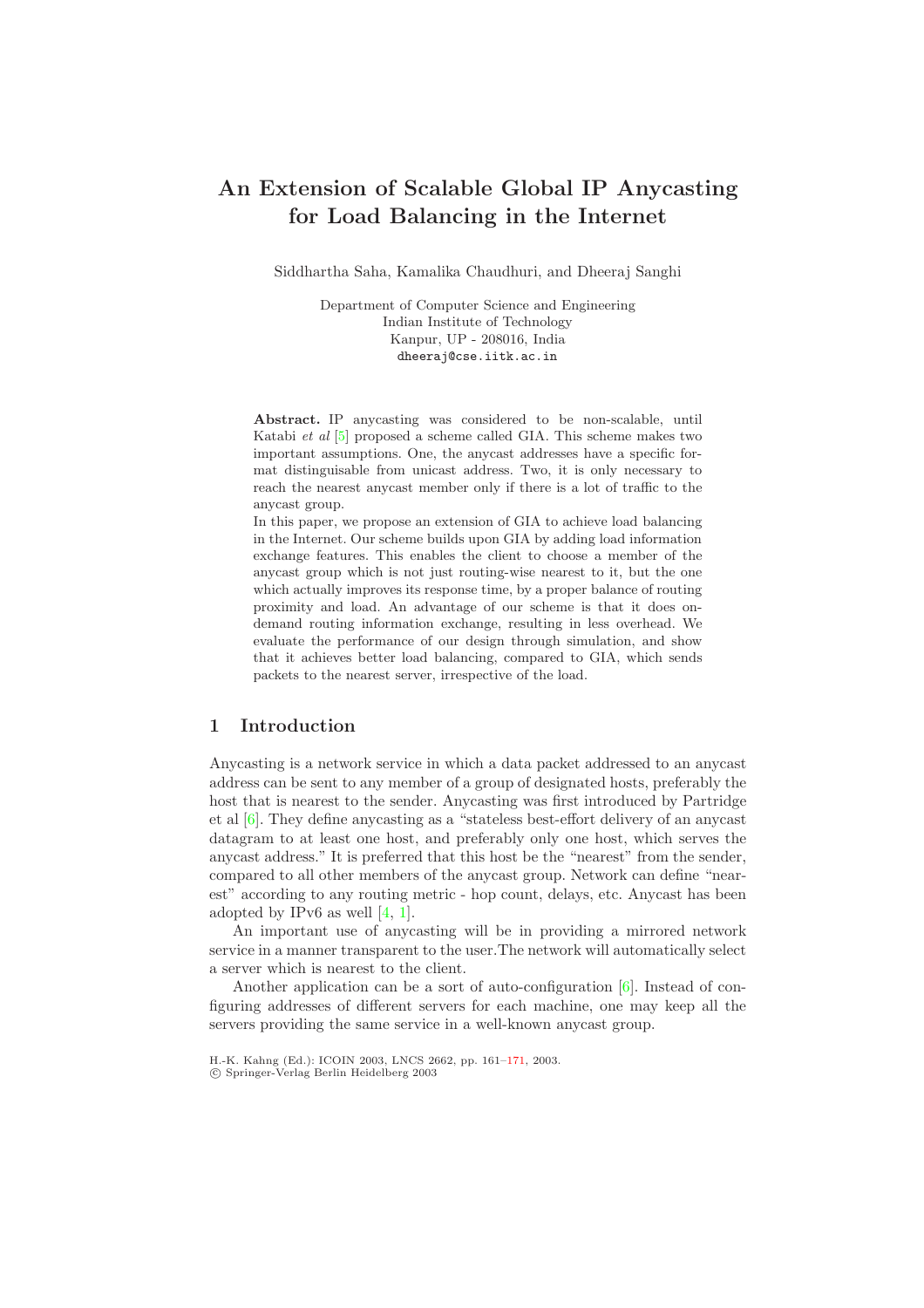<span id="page-1-1"></span><span id="page-1-0"></span>Traditional approaches to anycasting either impose the restriction that all members of an anycast group should be confined within a single domain, or attempt to distribute information about all the members of each anycast group, to every network in the world. While the first one severely limits the utility of anycasting, the second one does not scale at all.

An interesting design for implementing scalable IP any casting in the entire Internet was proposed by Katabi et al [\[5\]](#page-9-4). They have made two assumptions for this design. One, IP addresses used for any cast groups are of a particular format, which is distinguishable from unicast addresses. Two, it is not necessary to route each packet to the nearest member of the group. It suffices to route the packet to any one server in the group. Their design, Global IP Anycasting (GIA), provides default routes to all anycast groups (to its home domain). The address of home domain can be derived from the anycast address.

However, a plain implementation of GIA does not guarantee load balancing. GIA always tries to find the anycast host which is physically (or routing-wise) nearest to the client. This may not always be the best host in terms of response time for the client. This host may be overloaded, and it might be a better idea to contact the next-nearest server for a particular request. Our scheme extends GIA and provides load balancing features to the same.

Apart from GIA, there have been other schemes to do anycasting in the Internet [\[8,](#page-10-1) [2\]](#page-9-5). All these have examined issues related to the implementation of anycasting. However, none of them have a scalable solution for global anycast groups.

The remaining part of the paper is organized as follows. In Section 2, we describe the design and implementation of our scheme. In Section 4, we discuss simulation experiments, and provide performance results. Finally in Section 5, we conclude.

# **2 Extension for Load Balancing**

The main principle behind our design is to provide an efficient scheme for the exchange of highly dynamic load information between the client and the anycast group members and using this load information decide on the optimum anycast server in such a way to minimize the overhead of load information exchange.

# **2.1 Design Principles**

GIA works well with relatively static or slowly changing metrics such as hop count or routing delays. However, a somewhat different framework is required if we want to do routing based on highly dynamic metrics such as load information. What we need in this case is an efficient mechanism of load information exchange between the server and the client; this load information propagation should be scalable, should involve as little overhead as possible, and should preferably be propagated on-demand.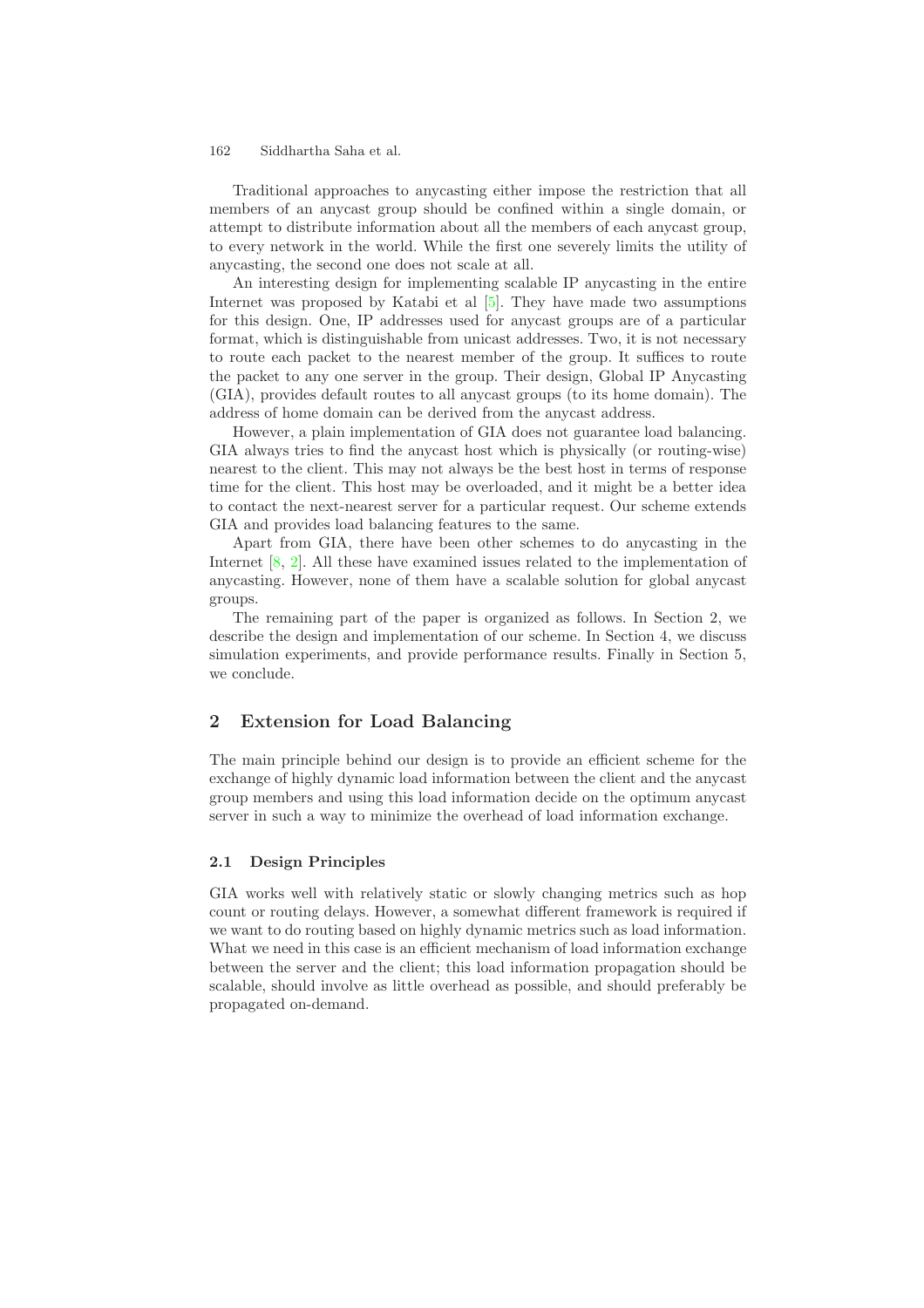Our scheme has a fast load information exchange framework to take the load variations of the anycast servers into account. But any framework which adapts itself to a highly dynamic scenario, like change in the load information, has the potential of being unstable and can flood the network with routing data packets. We have avoided this by minimizing the additional routing information that needs to be exchanged between the routers.

Whenever a router conducts a search, it estimates the current load on its reachable servers. After the search is finished, the border router switches its anycast server only if it finds that its current anycast server is much more heavily loaded than most of the other anycast servers in the network. This approach helps reduce the unnecessary switches of anycast server and provides the required stability that we seek.

#### **2.2 Framework**

In our model, we assume that each server of the anycast domain resides in an autonomous network, which is connected to other autonomous networks, or, the Internet, through a border router. Each anycast group member estimates its own load periodically, and indicates its load information to its Border Router at regular intervals of time, or, when its load status changes by some threshold amount. The Border Router would in turn provide this load information to the clients who are getting service from that group member.

We call the Border Router associated with the anycast member as the Server Side Border Router and the Border Router associated with the edge domain as the Client Side Border Router.

Client side border routers initiate a search for a nearby member of the anycast group with low load when both the following two conditions are satisfied: One, when the border router has determined that this group is popular (that is, there are several packets going to this group). Two, when the latest load information about the anycast server that it has been in touch, is substantially higher than what was assumed earlier. Search mechanism is described in more detail later in Section [2.4.](#page-3-0)

The client-side border router would store the anycast routes found during the searches. When the border router has to send a packet to an anycast address which is popular for that domain, it tunnels the packet directly to the Border Router of the domain containing the chosen member of that anycast group. Each client domain also stores the load information of the chosen anycast member.

#### **2.3 Load Information Exchange**

As mentioned earlier, the server side will maintain its load information. This information will be sent out only when it is substantially different from the earlier information, or the previous information was sent a long time ago.

The information is not broadcast by the server-side routers, but instead, it is sent as unicast packets only to those client-side routers which need it. Server-side router needs to identify such client-side routers who have old information.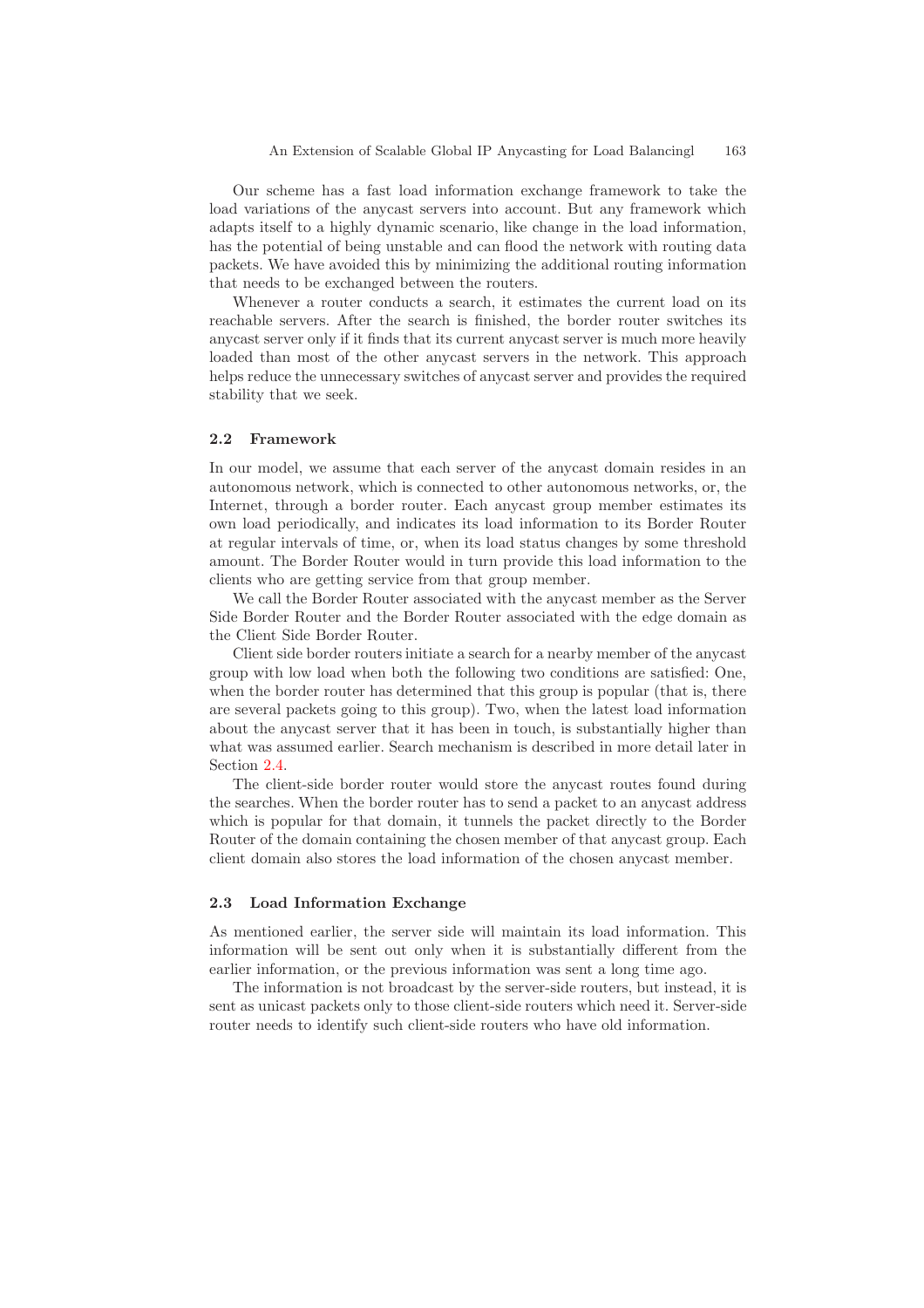<span id="page-3-1"></span>For this purpose, we maintain a sequence number at the server-side router. The number is incremented either when the load changes substantially, or when a timer expires. Whenever server-side router sends its load information, it includes this number in the packet.

We propose adding an extra field to the tunnel packet - the sequence number of the load information packet that it last received from the server. So, whenever a client-side border router tunnels a packet to the server-side border router, the latter knows the sequence number of the latest load information available to the client. If this sequence number is different from the current sequence number, only then the server-side border router sends back a load information packet to the client.

#### <span id="page-3-0"></span>**2.4 Search**

The mechanism of search is essentially the same as that in GIA. The search is done by the border routers. The border router which initiates the search for a particular anycast address, sends a path query packet to its neighboring border routers, which in turn propagate the query to their neighbors, upto a predefined hop limit. If any of the border routers which received the query packet, knows a path to the anycast address in question, it sends a reply to the initiator router.

But we have made changes in the BGP[\[7\]](#page-9-6) packets proposed in that scheme. In this case we need to propagate the load information also along with the search reply packet. Thus the BGP search reply packet is modified to accommodate the load information along with the sequence number.

One of the important consideration in designing the system is stability. If the load of one member of an anycast group increases, then a naive approach to load balancing would cause most of the client domains which were associated with that particular anycast member to initiate a search and possibly associate with another anycast member. This kind of behavior can easily lead to large oscillations in the load profile of the anycast members and instability in the network. By instability we mean that the client domains change their anycast servers frequently, thus leading to generation of more and more search packets and consequently, load information packets. In order to curb this oscillating behavior, we have introduced some dampening measures.

When the client-side border router receives a new load information packet from the server-side border router, it compares the current load information of the server with the average load of the anycast group. The average load of the anycast group is calculated as the average of the load values of all the servers for which the client domain received estimates during the previous search. This is admittedly older information, but it gives some idea about what kind of load is there on the group as a whole. And one would switch servers only if the server is more highly loaded than the rest of the group; otherwise we would do better by sticking to our current server by avoiding the overhead of searching.

After a client-side border router has initiated a search, it waits for a fixed time interval *T* for replies. Since some of the neighboring border routers may have a stale estimate of the load information of a server, we need each border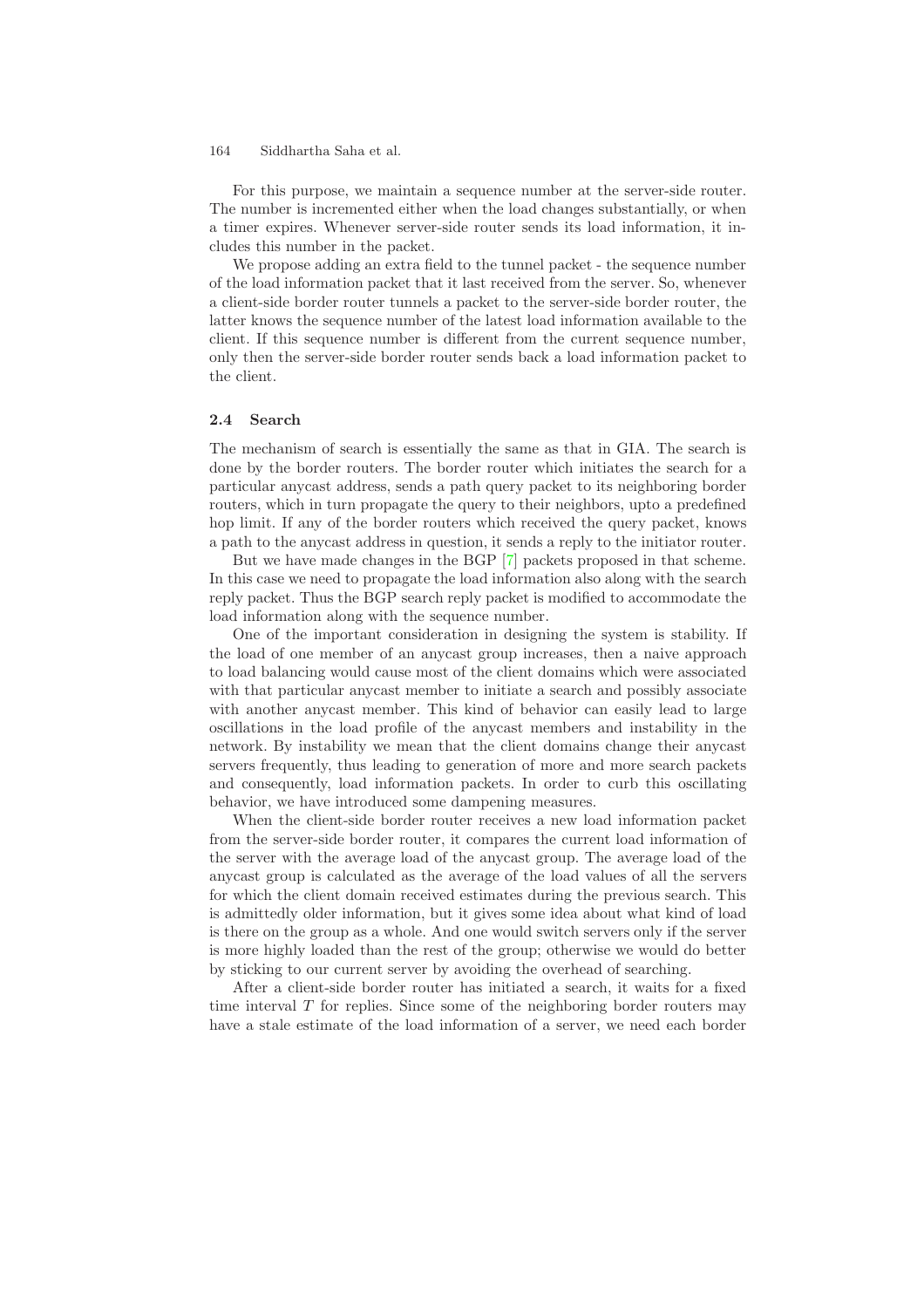router to transmit the sequence number along with the load information value. If different estimates are received for the same server from two border routers, the more recent one is considered. After time *T* , the border router looks at all the responses received, and calculates the average load of the network. If the average load is still less than the current server load by a threshold, it has to choose a different server. To do so, it chooses *k* least-loaded servers out of all the responses received; out of these, it chooses the nearest. Our experiments show that with the current Internet topology, and 0.5 percent of the domains randomly containing an anycast server, a good value for *k* would be about 3. A larger value would result in simply choosing the nearest server disregarding any consideration for the load and smaller values would ignore any neighborhood information and would result in choosing simply the least loaded server.

If the current load information is higher than the average load value by a threshold (assumed to be 20% in our experiments), the client-side border router should try to switch servers. However, if all clients switch servers whenever the load at a server increases, the load balancing would become unstable. Here, we adopt a probabilistic approach in deciding whether a router should switch server when the load in the server is has increased by a substantial amount. Ideally, only those many routers should switch servers such that the load in the anycast server drops to an amount where its load becomes roughly equal to the average load in the network. We define the probability *pswitch* of initiating search for switching the server when the increase in load of the anycast server is over the threshold value as:

$$
p_{switch} = \frac{load_{server} - load_{network}}{load_{server}} \ . \tag{1}
$$

where *loadserver* is the current load of the anycast server and *loadnetwork* is the estimated average load of the network.

Note that, we keep the information of the average load of the network, hence, we do not need any extra information for the calculation of this probability measure. But there may be cases when these searches would not be sufficient to reduce the load in the anycast server, especially when there is a huge change in the load of the network. To protect against this, the routers which do not fire search immediately, waits for an interval of time *Tmax* before scheduling the search. *Tmax* is estimated to be roughly the time period needed to complete the search. In this period, some clients may have switched their servers, and the load of the overloaded server may have decreased as a result. But if after the time *Tmax*, the load of the server still remains greater than the average load of the group by a threshold, the same algorithm is followed; otherwise no action is taken.

#### **2.5 Load Metric**

Our method allows an anycast group to use a load metric that is relevant to the application; the only constraint is that the same metric should be used for all members belonging to an anycast group. In our experiments, we had assigned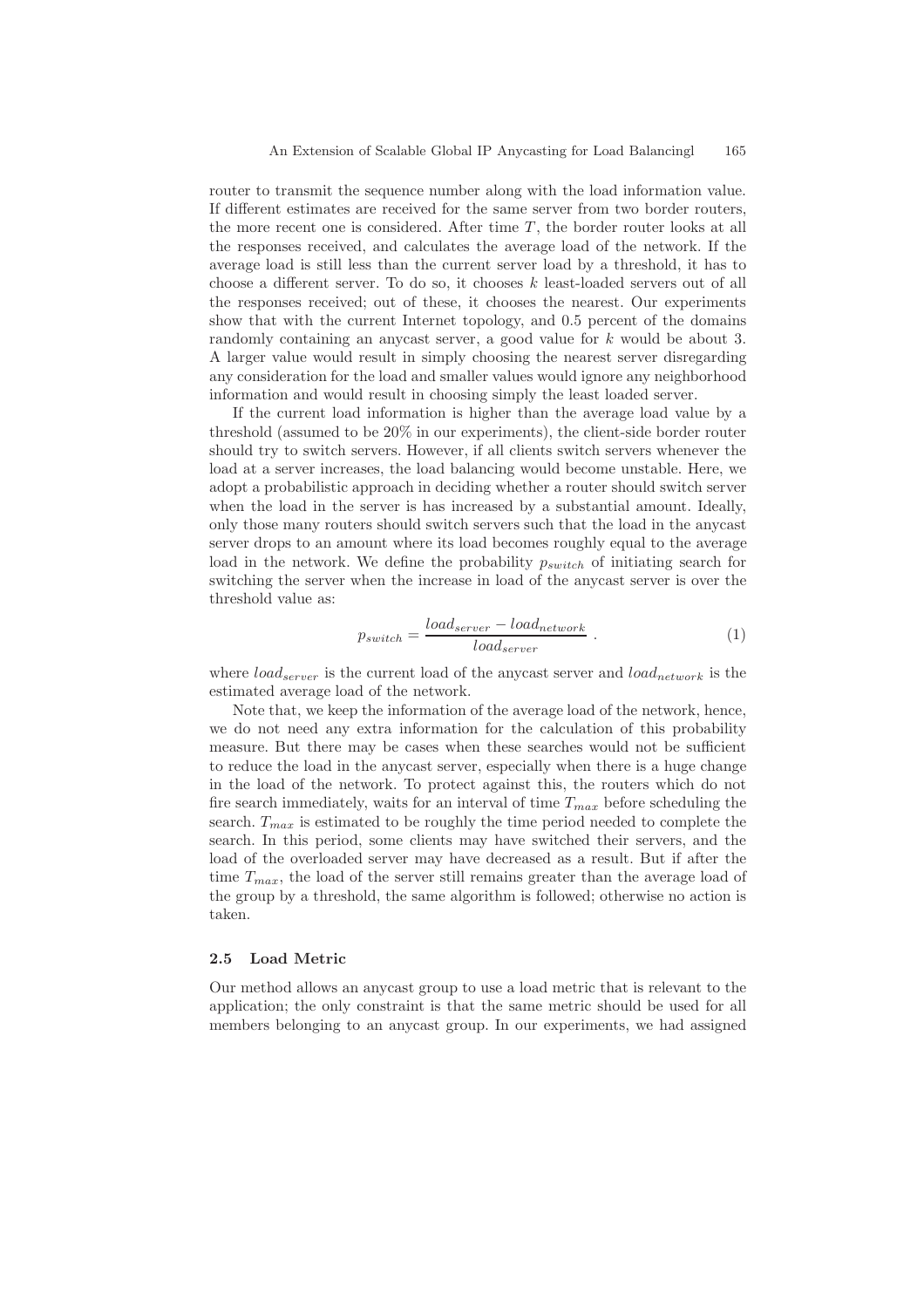<span id="page-5-0"></span>each server a capacity value, which is the maximum number of packets that it can server in an unit time. The load was defined as the ratio of number of packets served in an unit time to this capacity.

## **3 Experiment**

To evaluate the performance of our scheme, and compare it with GIA, we have conducted simulation experiments. We describe below the simulation setup, parameters, and the results obtained.

#### **3.1 Simulator**

We implemented a custom simulator to study the performance of our scheme. For the simulation topology, we use a set of snapshots of the Internet inter-domain topology generated by NLANR based on the BGP routing tables  $[3]$ .

In our experiments, we simulated only one anycast group. This is because, in our scheme, load balancing for each anycast group is independent of the other anycast groups in the Internet. By having only one representative anycast group, we could increase the number of domains, number of members of the anycast group, etc., and run simulations for longer periods of time.

Given a graph representing the Internet domain topology, we randomly assign *n* domains to have members of the anycast group. Out of the remaining domains, a fraction *p* of the domains consider that anycast group as a popular group. For the rest of the nodes, the anycast group may be accessed only rarely. One of the domains having anycast group member is randomly marked as the home domain.

As the simulation starts, a series of requests are generated by each domain, and these requests are routed to the appropriate anycast group member, chosen according to the scheme we have proposed. The desired quantities, namely load profiles and processing delays are then measured at each anycast group member. Each node starts sending requests after a random time interval, to avoid synchronization of requests.

#### **3.2 Parameters**

To measure the performance of our scheme for various load conditions, we define several parameters. We define *C*, the capacity of an anycast server, as the number of packets it can process in unit time. We used a simplistic queue management algorithm, in which if an host receives more that *C* packets in an unit time interval, the extra packets are dropped, and the originator node of that packet is notified. We also keep track of the number of packets dropped in this manner during the simulation period.

In order to compare the performance of our extensions, with the original GIA, we use three parameters. We compute average queuing delays at the server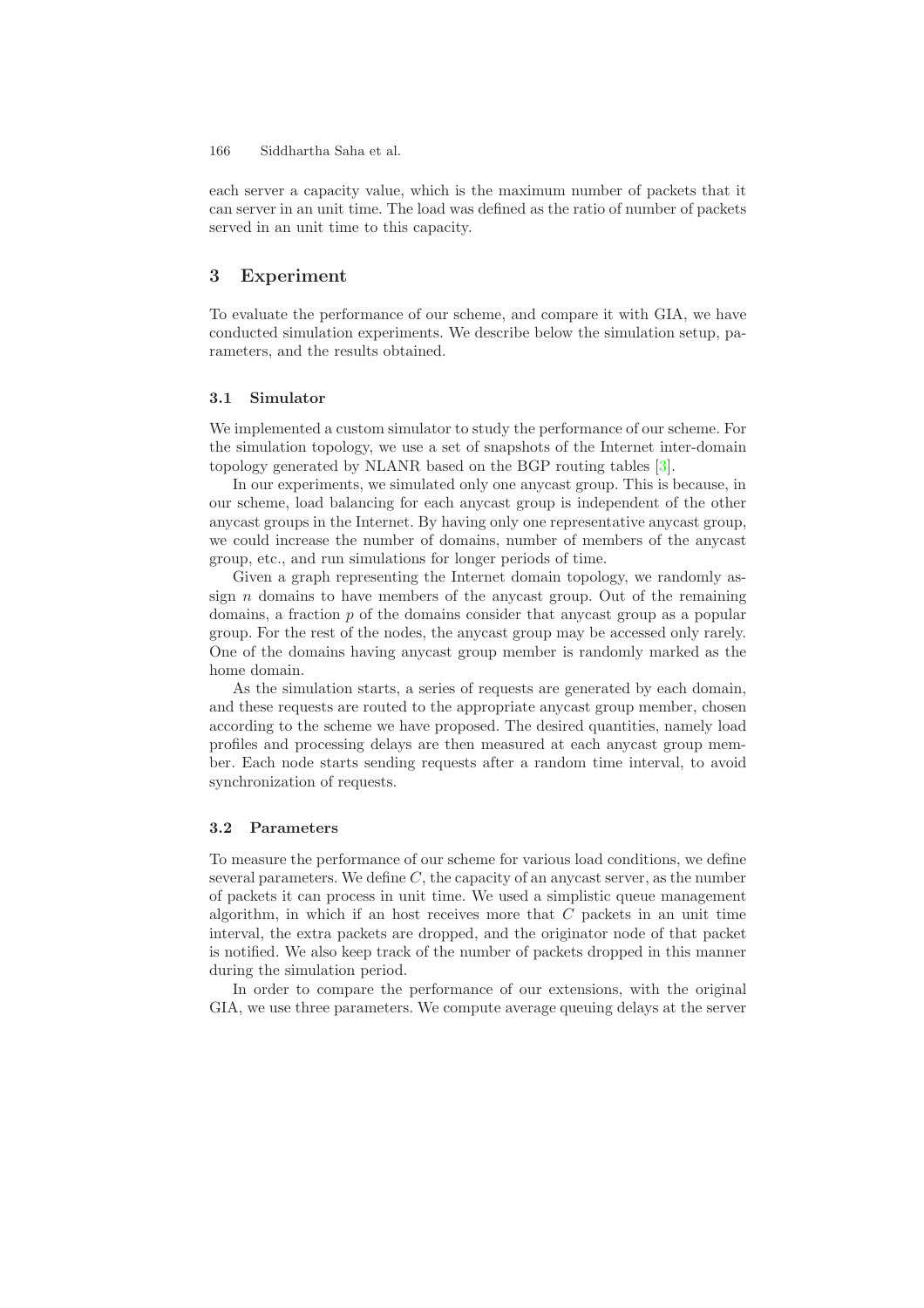<span id="page-6-0"></span>side. When a packet arrives at the server, the number of packets in the queue multiplied by the service time of a single packet, gives the queuing delay.

Our second parameter is the path length (hop count) from the client domain to the chosen anycast server. Finally we measure the load profiles at the anycast hosts. To get a measure of the average load condition of the network, we define another parameter *L*. *L* is given as

$$
L = \frac{\frac{1}{2}(n_p p + n_u(1-p)) * N}{n * C} .
$$
 (2)

Here  $p$  is the fraction of domains which have the any cast group as a popular group,  $n_p$  is the maximum number of packets that a client can send to a popular group in unit time, and  $n<sub>u</sub>$  is the maximum number of packets that a client can send to other groups in unit time. The actual number of requests generated by a source (client) is a uniformly distributed random number between 0 and *n<sup>p</sup>* or  $n_u$  (as the case may be). *N* denotes the total number of nodes in the graph, and *n* is the number of anycast servers. Number of domains in the Internet (*N*) is taken as 6474 [\[3\]](#page-9-8). The numerator indicates the expected number of packets generated in the network per unit time and the denominator is the total number of packets that can be processed by all the servers in unit time. The ratio thus gives a measure of the overall load in the network.

The other parameters that we use in our simulations is *n*, the number of domains containing an anycast host and *p*, the fraction of domains for which the anycast group is popular. Simulations were performed under two different load conditions (medium load,  $L = 0.25$  and high load,  $L = 0.55$ ) for different values of *n* and *p*.

#### **3.3 Results**

We wanted to measure the performance of this load balancing scheme under various scenarios, by varying different parameters of the network model. We performed two sets of experiments. In the first set, we studied the performance of our scheme with increasing values of *n*, the number of members in the anycast group. *n* is varied between 20 to 140. In these experiments, it is assumed that  $60\%$  of the domains consider the group as popular  $(p = 0.6)$ .

In the second set of experiments, we study the performance of our scheme as *p*, the fraction of domains for which the anycast group is popular, increases. The value of p is varied between 0.1 to 0.9. It is assumed that the any cast group has members in 60 domains  $(n = 60)$ .

For both sets, we perform simulations for both medium and high load conditions, viz.  $L = 0.25$  and  $L = 0.55$ , for GIA and our scheme. The simulation results are described below.

**Load Balancing** Figure [1](#page-7-0) shows the variance of the loads at the anycast servers for GIA and our scheme for two different load conditions in the network, as a function of number of members in the anycast group.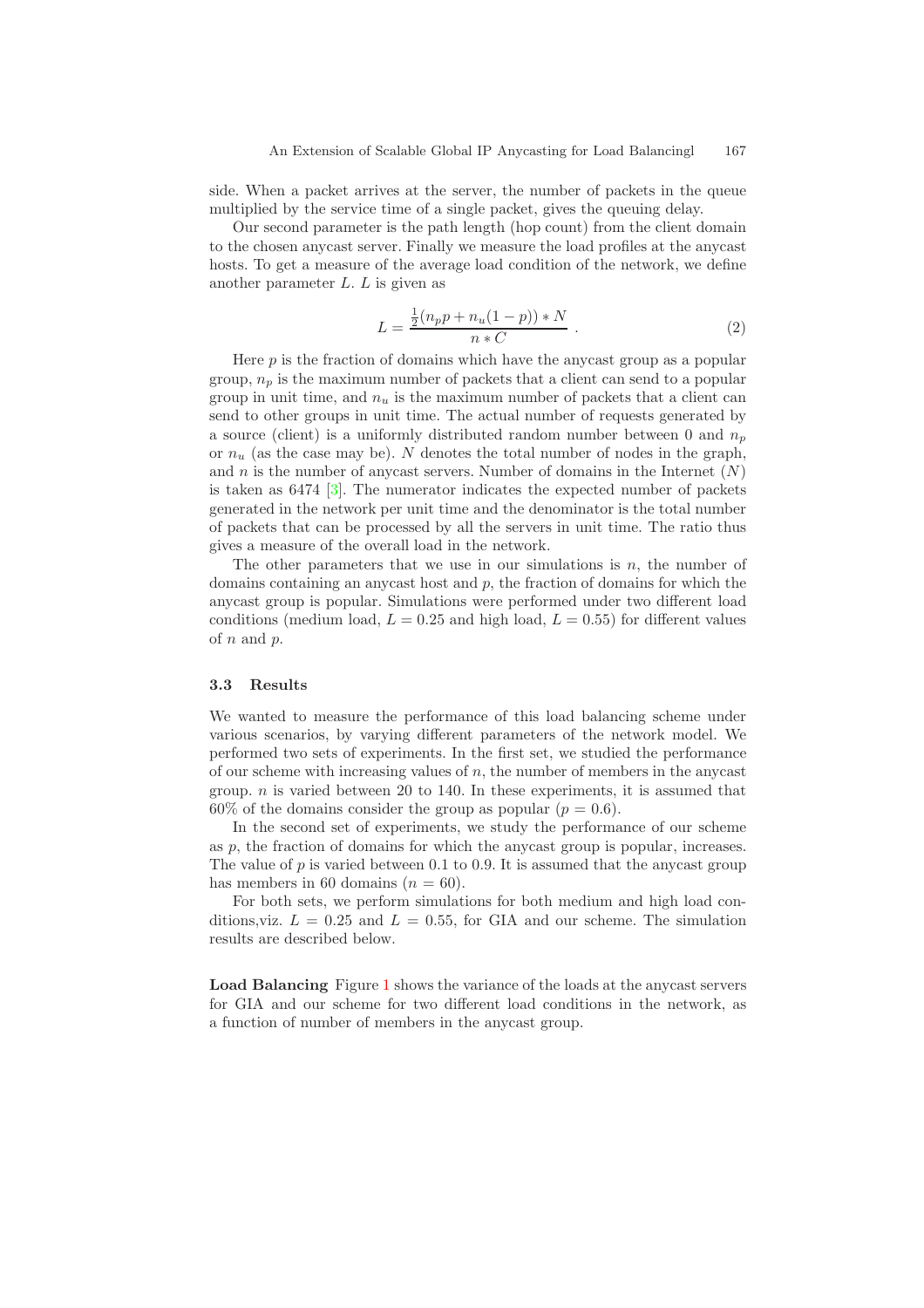<span id="page-7-0"></span>

**Fig. 1.** Variance of the load (with and without load-balancing) among the anycast group members, under low-load and high-load situations, as a function of the number of anycast servers in the network

We notice that when load balancing is implemented, the variance in loads of different servers is always close to 0, irrespective of load as well as the number of members in the anycast group.

This shows that our scheme is actually able to do balance the load between the servers rather well.

Our experiments with varying percentage of the domain which have this anycast group as popular also show same kind of result. i.e., close to zero variation with the load balancing scheme enabled.

**Queueing Delays** In the case where load-balancing is not done, we find that some servers don't receive any requests, while some other servers have huge queues built up, and the average queue-size is quite high. In case of loadbalancing, all servers get roughly equal number of requests, and hardly any queues are built anywhere in the network.

Figure [2](#page-8-0) shows the average queueing delays at the anycast servers for GIA and our scheme for two different load conditions in the network, as a function of the number of anycast servers.

As is expected, proposed extension is able to reduce average queueing delays to almost negligible values even under high load.

Figure [3](#page-8-1) shows the average queueing delay at the anycast servers, with and without load balancing extension, for two different load conditions in the network, as a function of percentage of domains which consider this group as popular. Again the queueing delays are almost non-existent with load-balancing. Smaller queueing delays are obviously preferable, since it implies smaller response time for the client. Thus, load-balancing results in faster response to the client.

**Path Length** Since our scheme does not choose the nearest server, the average path length with the load balancing enabled may be more than the pure imple-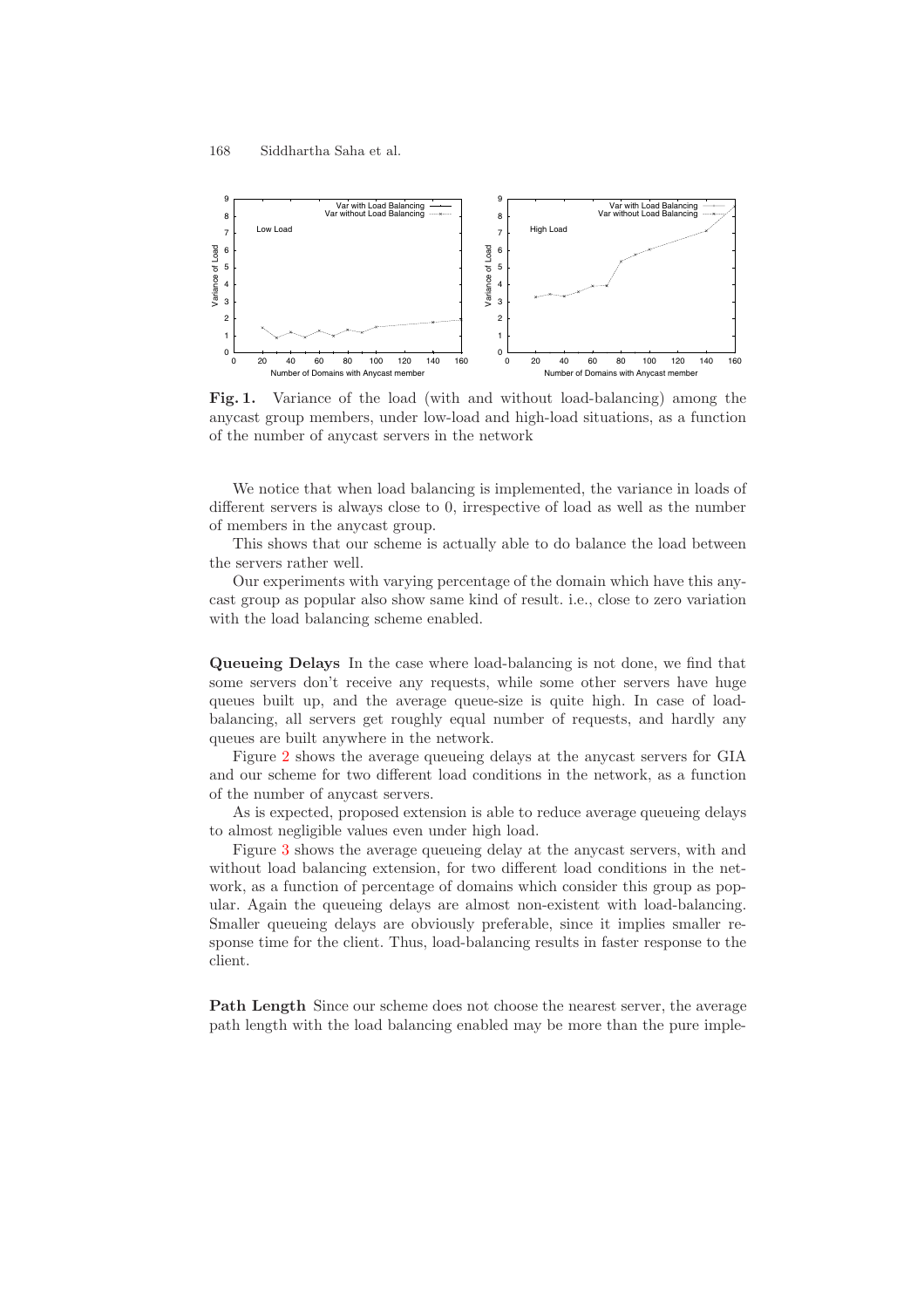<span id="page-8-0"></span>

<span id="page-8-1"></span>**Fig. 2.** Average queue size (with and without load-balancing) at the anycast servers, under low-load and high-load situations, as a function of the number of anycast servers in the network



**Fig. 3.** Average queue size (with and without load-balancing) at the anycast servers, under low-load and high-load situations, as a function of the percentage of domains that consider this group as popular

mentation of GIA. To check this out, we looked at the average path length in case of both GIA and load-balancing extensions.

Figure [4](#page-9-9) shows the average path length (number of hops) for GIA and with load-balancing extensions for two different load conditions in the network, as a function of number of members in the anycast group. The average is taken over all clients which consider this anycast group as a popular group.

From the figure, we notice that there is a little increase in path length (one extra hop on average) with the load balancing schemes, as expected. The increase in round-trip time due to this extra hop will be more than compensated by smaller queueing delays and the much less number of dropped packets.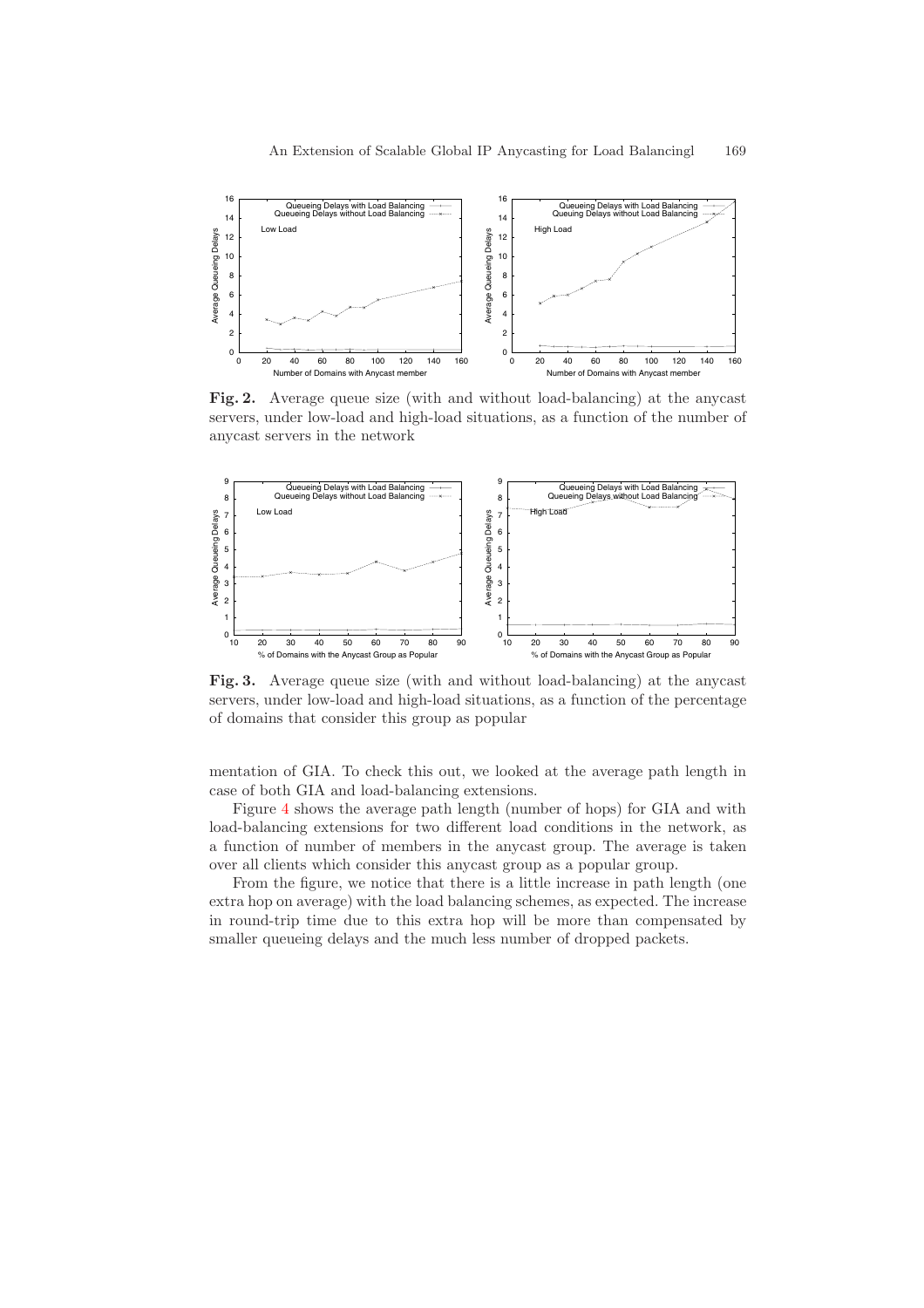<span id="page-9-10"></span><span id="page-9-9"></span>

**Fig. 4.** Average path length (with and without load-balancing), under low-load and high-load situations, as a function of the number of anycast servers in the network

### **4 Conclusion**

Our scheme builds upon GIA [\[5\]](#page-9-4) by adding features which enable the exchange of dynamic load information. The information exchange happens only on demand, thereby not imposing large overhead on the network. Furthermore, we make sure that a border router does not switch servers until it is absolutely necessary, i.e., when the server load goes significantly higher than other anycast members, thus providing stability in the network. The simulation results show that the scheme is able to distribute the load on the servers evenly, under different load conditions. As a consequence of this, the queuing delays at the servers are much less for our scheme than for GIA. Finally, the average path length to reach an anycast server when using our scheme, is only higher by one hop on an average as compared to GIA.

## <span id="page-9-5"></span><span id="page-9-3"></span>**References**

- [1] S. Deering and R. Hinden. Internet protocol version 6 (IPv6) specifications. RFC 2460, Dec. 1998. [161](#page-0-0)
- <span id="page-9-8"></span><span id="page-9-7"></span>[2] R. Engel, V. Peris, D. Saha, E. Basturk, and R. Haas. Using ip anycast for load distribution and server location. In *Proc. of Third Global Internet Miniconference*, Nov. 1998. [162](#page-1-0)
- <span id="page-9-2"></span>[3] T. N. L. for Applied Network Research (NLANR). http://www/moat.nlanr.net/AS/. [166,](#page-5-0) [167](#page-6-0)
- <span id="page-9-4"></span><span id="page-9-0"></span>[4] R. Hinden and S. Deering. IP version 6 addressing architecture. RFC 2373, July 1998. [161](#page-0-0)
- <span id="page-9-1"></span>[5] D. Katabi and J. Wroclawski. A framework for scalable global ip-anycast (GIA). In *Proc. of ACM SIGCOMM 2000*, pages 3–15, Stockholm, Sweden, Aug. 2000. [161,](#page-0-0) [162,](#page-1-0) [170](#page-9-10)
- <span id="page-9-6"></span>[6] C. Partridge, T. Mendez, and W. Milliken. Host anycasting service. RFC 1546, Nov. 1993. [161](#page-0-0)
- [7] Y. Rekhtar and T. Li. A Border Gateway Protocol 4 (BGP 4). RFC 1771, Mar. 1995. [164](#page-3-1)